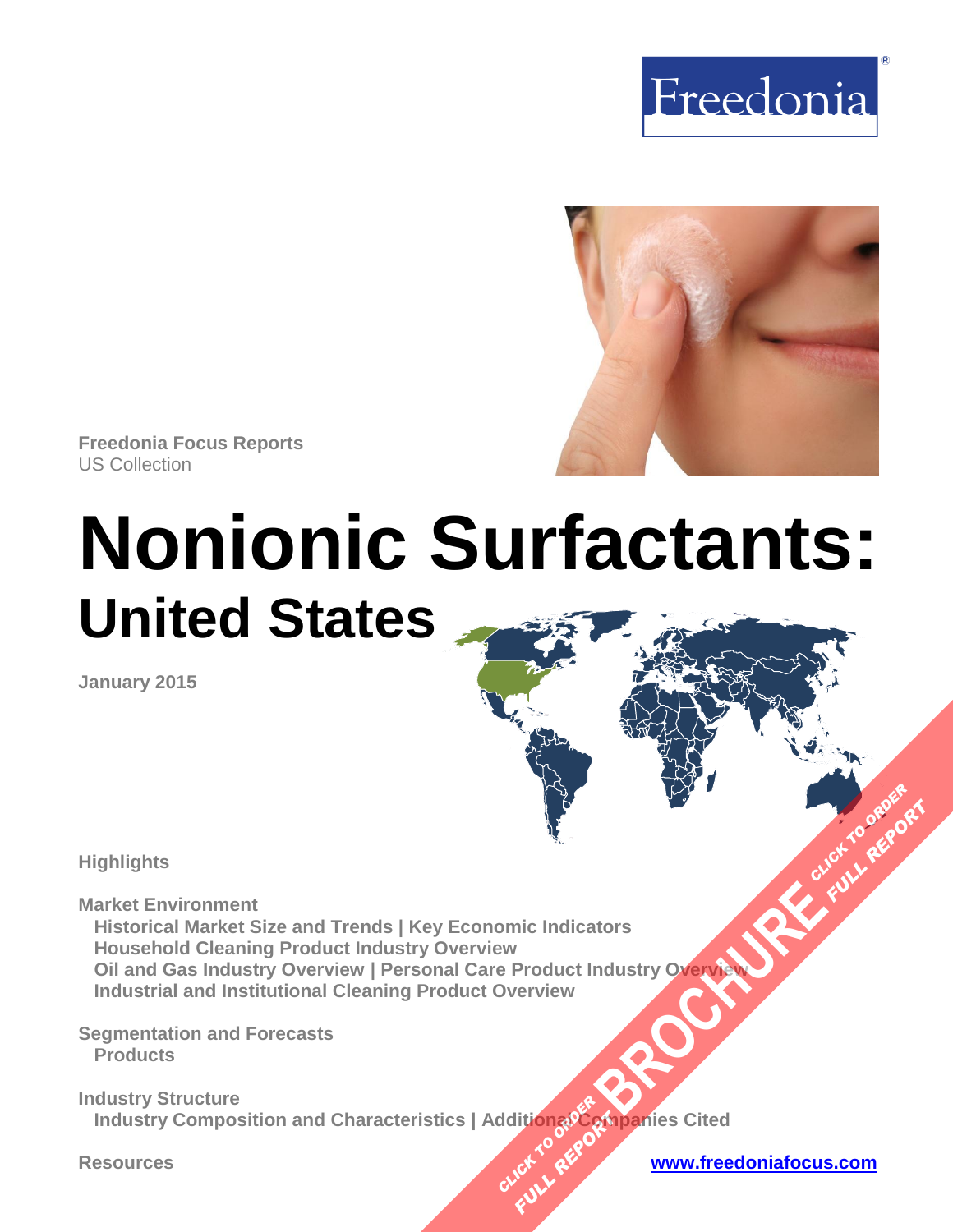#### <span id="page-1-0"></span>ABOUT THIS REPORT

#### Scope & Method

This report forecasts US nonionic surfactant demand in pounds to 2018. Total demand is segmented by product in terms of:

- fatty amine oxides
- alcohol ethoxylates
- alkylphenol ethoxylates
- sugar-derived surfactants
- fatty alkanolamides
- block copolymers
- other nonionic surfactants such as amphoteric surfactants, silicone, and fluorosurfactants.

Surfactants are also known as surface active agents.

To illustrate historical trends, total demand is provided at five-year intervals for 2003, 2008, and 2013; the various segments are reported for 2008 and 2013.Forecasts are developed via the identification and analysis of pertinent statistical relationships and other historical trends/events as well as their expected progression/impact over the forecast period. Changes in quantities between reported years of a given total or segment are typically provided in terms of five-year compound annual growth rates (CAGRs). For the sake of brevity, forecasts are generally stated in smoothed CAGRbased descriptions to the forecast year, such as "demand is projected to rise 3.2% annually through 2018." The result of any particular year over that period, however, may exhibit volatility and depart from a smoothed, long-term trend, as historical data typically illustrate.

Key macroeconomic indicators are also provided at five-year intervals with CAGRs for the years corresponding to other reported figures. Other various topics, including profiles of pertinent leading suppliers, are covered in this report. A full outline of report items by page is available in the [Table of Contents.](#page-3-0)

### Sources

*Nonionic Surfactants: United States* (FF35100) is based on *[Surfactants](http://www.freedoniagroup.com/DocumentDetails.aspx?ReferrerId=FL-FOCUS&studyid=3247)*, a comprehensive industry study published by The Freedonia Group in January 2015. Reported findings represent the synthesis and analysis of data from various primary, secondary, macroeconomic, and demographic sources including:

- firms participating in the industry, and their suppliers and customers
- government/public agencies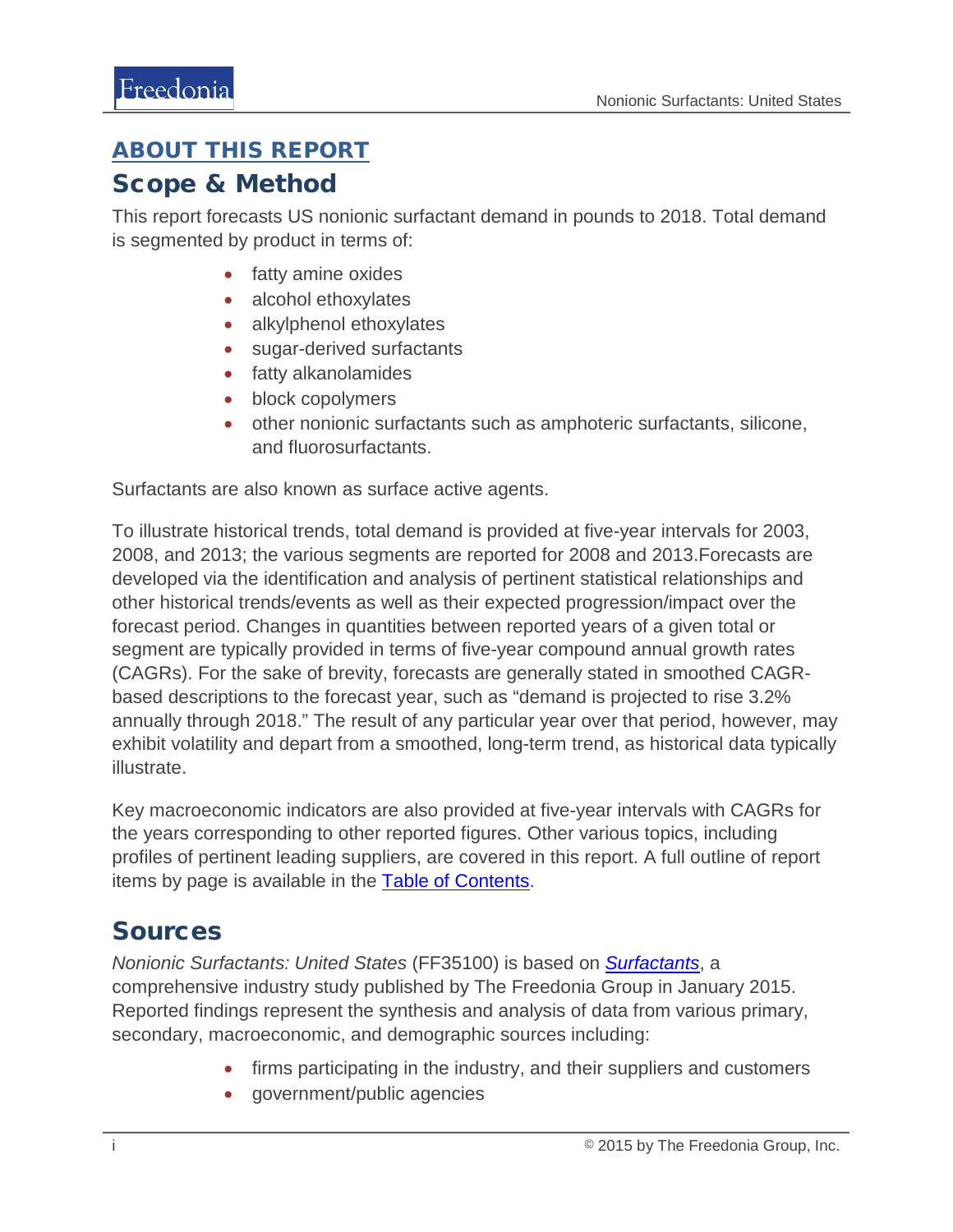- national, regional, and international non-governmental organizations
- trade associations and their publications
- the business and trade press
- The Freedonia Group Consensus Forecasts dated August 2014
- the findings of other industry studies by The Freedonia Group.

Specific sources and additional resources are listed in the **Resources** section of this publication for reference and to facilitate further research.

# Industry Codes

The topic of this report is related to the following industry codes:

| <b>NAICS/SCIAN 2007</b>                       |                          | <b>SIC</b>                     |                       |
|-----------------------------------------------|--------------------------|--------------------------------|-----------------------|
| North American Industry Classification System |                          | <b>Standard Industry Codes</b> |                       |
| 325613                                        | Surface Active Agent Mfg | 2843                           | Surface Active Agents |

# Copyright & Licensing

The full report is protected by copyright laws of the United States of America and international treaties. The entire contents of the publication are copyrighted by The Freedonia Group, Inc.